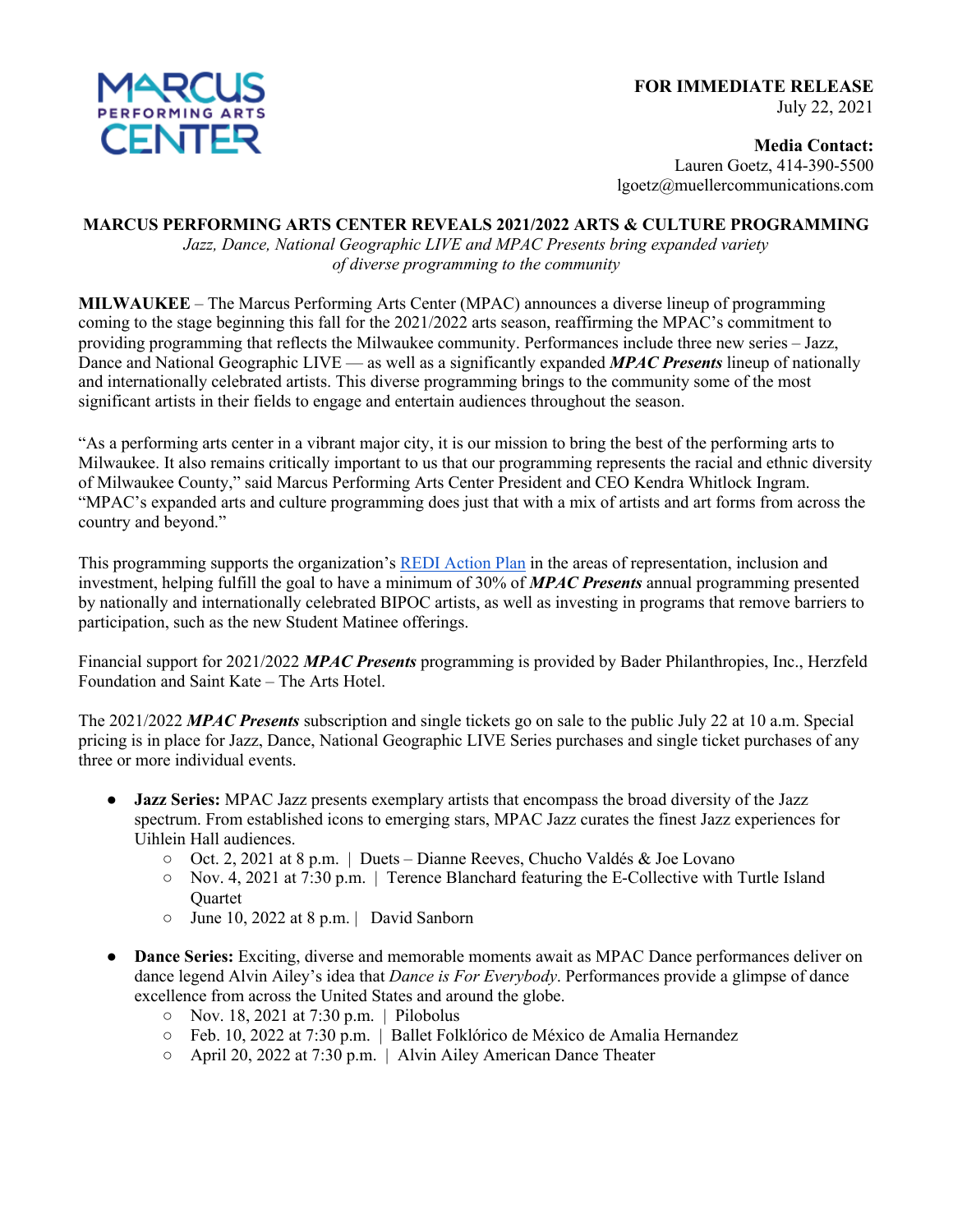- **National Geographic LIVE Speaker Series:** Premium storytelling and visually stunning imagery come to life on stage as patrons hear first-hand accounts of science, adventure and exploration told by the worldclass explorers who inspire change in the world.
	- Nov. 5, 2021 at 7:30 p.m. | National Geographic LIVE: Steve Winter On the Trail of Big Cats
	- Jan. 21, 2022 at 7:30 p.m. | National Geographic LIVE: Filipe DeAndrade Untamed
	- Feb. 24, 2022 at 7:30 p.m. | National Geographic LIVE: Kobie Boykins Exploring Mars
	- May 26, 2022 at 7:30 p.m. | National Geographic LIVE: Alicia Odewale Greenwood: A Century of Resilience
- **MPAC Presents:** Events showcase nationally and internationally celebrated artists performing in the elegant surroundings of the newly renovated Uihlein Hall.
	- Nov. 3, 2021 at 7:30 p.m. | An Evening With Mary Chapin Carpenter, Marc Cohn, Shawn Colvin Together In Concert
	- Nov. 21, 2021 at 2 p.m. and 6 p.m. | Santa Saves Christmas
	- Dec. 4, 2021 at 8 p.m | José Feliciano
	- Jan. 22, 2022 at 8 p.m. | Tiger King Uncaged: The Untold Stories from the Cast of Tiger King
	- Feb. 1, 2022 at 7:30 p.m. | Ladysmith Black Mambazo
	- Feb. 3, 2022 at 7:30 p.m. | Black Violin
	- Feb. 19, 2022 at 7:30 p.m. | Golden Dragon Acrobats
	- March 8, 2022 at 7:30 p.m. | YAMATO
	- March 9, 2022 at 7:30 p.m. | Hiplet
	- March 12, 2022 at 8 p.m. | A Tribute to Aretha Franklin: The Queen of Soul
	- March 26, 2022 at 7:30 p.m. | Trinity Irish Dance Company
	- April 15, 2022 at 8 p.m. | Josh Gates: An Evening of Legends, Mysteries, and Tales of Adventure
	- April 28, 2022 at 7:30 p.m. | Neil Berg's 50 Years Of Rock-n-roll
	- $\circ$  April 30, 2022 at 8 p.m. | Blue Man Group
	- $\circ$  May 1, 2022 at 1 p.m. and 6:30 p.m. | Blue Man Group
	- July 22, 2022 at 7:30 p.m. | Jersey Boys
	- $\circ$  July 23, 2022 at 2 p.m. and 7:30 p.m. | Jersey Boys
- **Student Matinee Series:** Offering discounted daytime performances for schools, the Student Matinee Series brings favorites to life for student groups throughout the school year.
	- $\circ$  Jan. 21, 2022 at 10 a.m. | National Geographic LIVE: Filipe DeAndrade Untamed
	- Feb. 2, 2022 at 10 a.m. | Ladysmith Black Mambazo
	- Feb. 3, 2022 at 12 p.m. | Black Violin
	- March 8, 2022 at 10 a.m. | YAMATO
	- March 9, 2022 at 12 p.m. | Hiplet

Single tickets for *MPAC Presents* shows range from \$25 to \$109 depending on show and seating location. Subscription packages start at \$65, representing discounts of 15% to 30% off single ticket purchases. Subscriber benefits include access to the VIP Donor Lounge, invitation to exclusive subscriber events and priority access to all newly-announced shows. Special pricing is also available to groups of 10 or more.

For more information about 2021/2022 MPAC Arts & Culture programming, visit: MarcusCenter.org/series/MPAC-Presents.

\*Ticket prices are inclusive of sales tax and include \$4/ticket facility fee. Discounts are exclusive of facility fee. Handling fees vary depending upon method of purchase.

## **About Marcus Performing Arts Center**

Established in 1969, the Marcus Performing Arts Center (MPAC) is the premier performing arts community gathering space in Southeastern Wisconsin, bringing high-quality arts and cultural programming to the region. As a mission-based 501(c)3 nonprofit organization, MPAC strives to act as a bridge between cultures and an energizing force for collaboration and advocacy in the community. The touring Broadway series, sponsored by Johnson Financial Group, is recognized as bringing the best of Broadway entertainment to Milwaukee since 1996, and provides opportunities to educate, entertain, and engage audiences. As a presenter, MPAC offers its own diverse arts and cultural programming and outreach, such as MPAC Presents, Rainbow Summer Reimagined, KidZ Days, ArtsConnect, and additional performances from internationally-renowned performing artists.